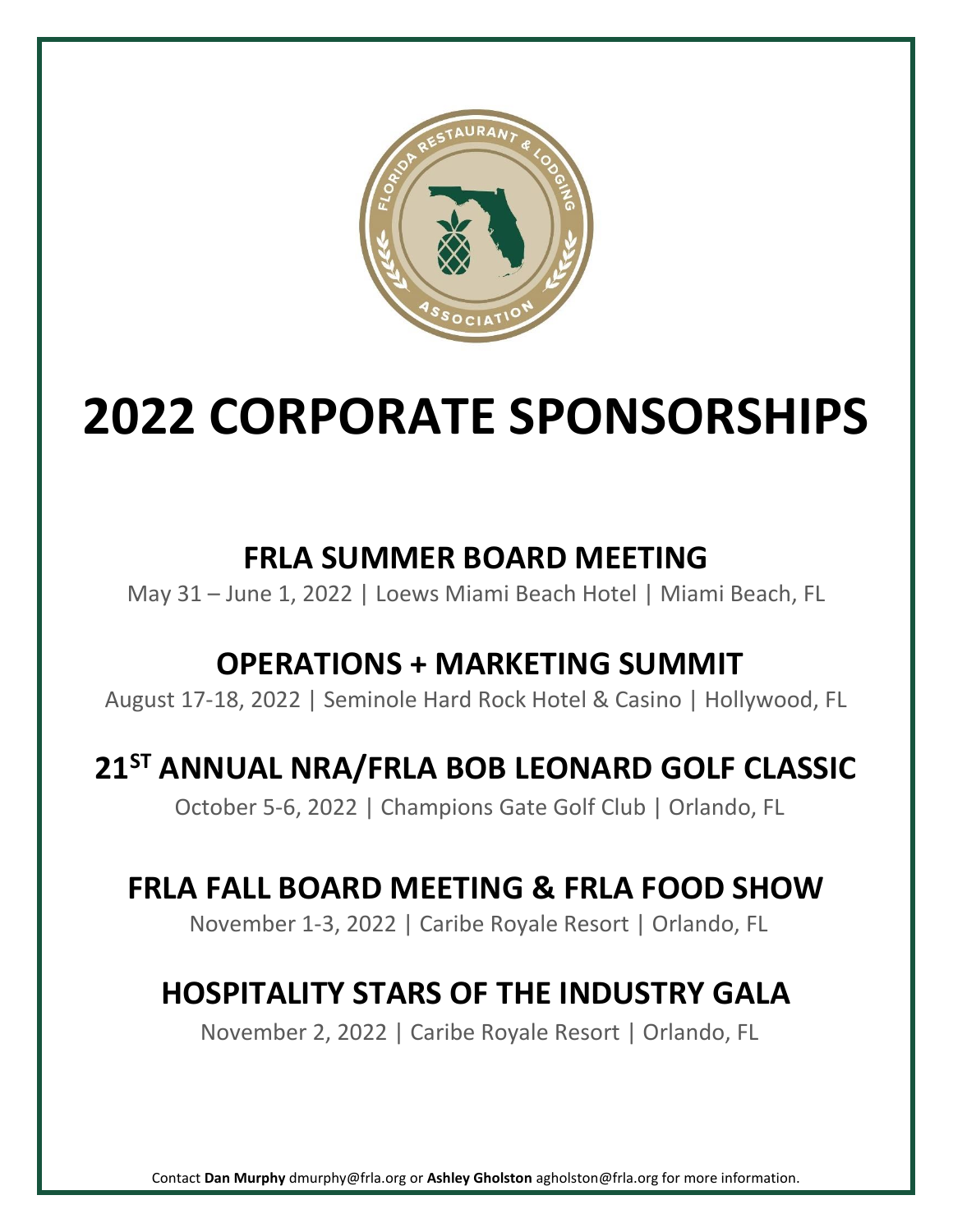## **SUMMER BOARD MEETING**

#### **May 31 – June 1, 2022 | Loews Miami Beach Hotel | Miami Beach, FL | 150-200 Attendees**

*The FRLA board, council and committee members gather in a relaxed, resort setting. Your event sponsorship affords you invaluable face-to-face contact with top decision makers in the hospitality industry.*

#### **PLATINUM SPONSOR – \$10,000**

- **Six (6) tickets** to board meetings (includes VIP lounge access).
- Address attendees and display product(s)/service(s) at council and/or committee meetings.
- Include item in welcome bag (item to be approved by FRLA).
- Logo recognition on FRLA.org, in the FR&L Magazine and on event signage.
- Public recognition at the event with *possible* key introductions.

#### **GOLD SPONSOR – \$6,000**

- **Four (4) tickets** to board meetings (includes VIP lounge access).
- Address attendees and display product(s)/service(s) at council and/or committee meetings.
- Include item in welcome bag (item to be approved by FRLA).
- Logo recognition on FRLA.org, in the FR&L Magazine and on event signage.
- Public recognition at the event with *possible* key introductions.

#### **SILVER SPONSOR – \$4,000**

- **Three (3) tickets** to board meetings (includes VIP lounge access).
- Address attendees and display product(s)/service(s) at council and/or committee meetings.
- Include item in welcome bag (item to be approved by FRLA).
- Logo recognition on FRLA.org, in the FR&L Magazine and on event signage.
- Public recognition at the event with *possible* key introductions.

#### **BRONZE SPONSOR – \$3,000**

- **Two (2) tickets** to board meetings (includes VIP lounge access).
- Address attendees and display product(s)/service(s) at council and/or committee meetings.
- Logo recognition on FRLA.org, in the FR&L Magazine and on event signage.
- Public recognition at the event with *possible* key introductions.

#### **- - - - - - - - - - SUPPORTING SPONSOR - - - - - - - - - -**

#### **REGISTRATION SPONSOR - \$2,000**

- **Two (2) tickets** to board meetings (includes VIP lounge access).
- Provide branded lanyards and swag at registration (must be approved by FRLA).
- Dedicated signage at registration.
- Logo recognition on FRLA.org, in the FR&L Magazine and on event signage.
- Public recognition at the event with *possible* key introductions.

#### **BOARD GIFT SPONSOR - \$2,000**

- **Two (2) tickets** to board meetings (includes VIP lounge access).
- Deliverables dependent on annual board gift. Contact Dan Murphy or Ashley Gholston for more info.
- Logo recognition on FRLA.org, in the FR&L Magazine and on event signage.
- Public recognition at the event with *possible* key introductions.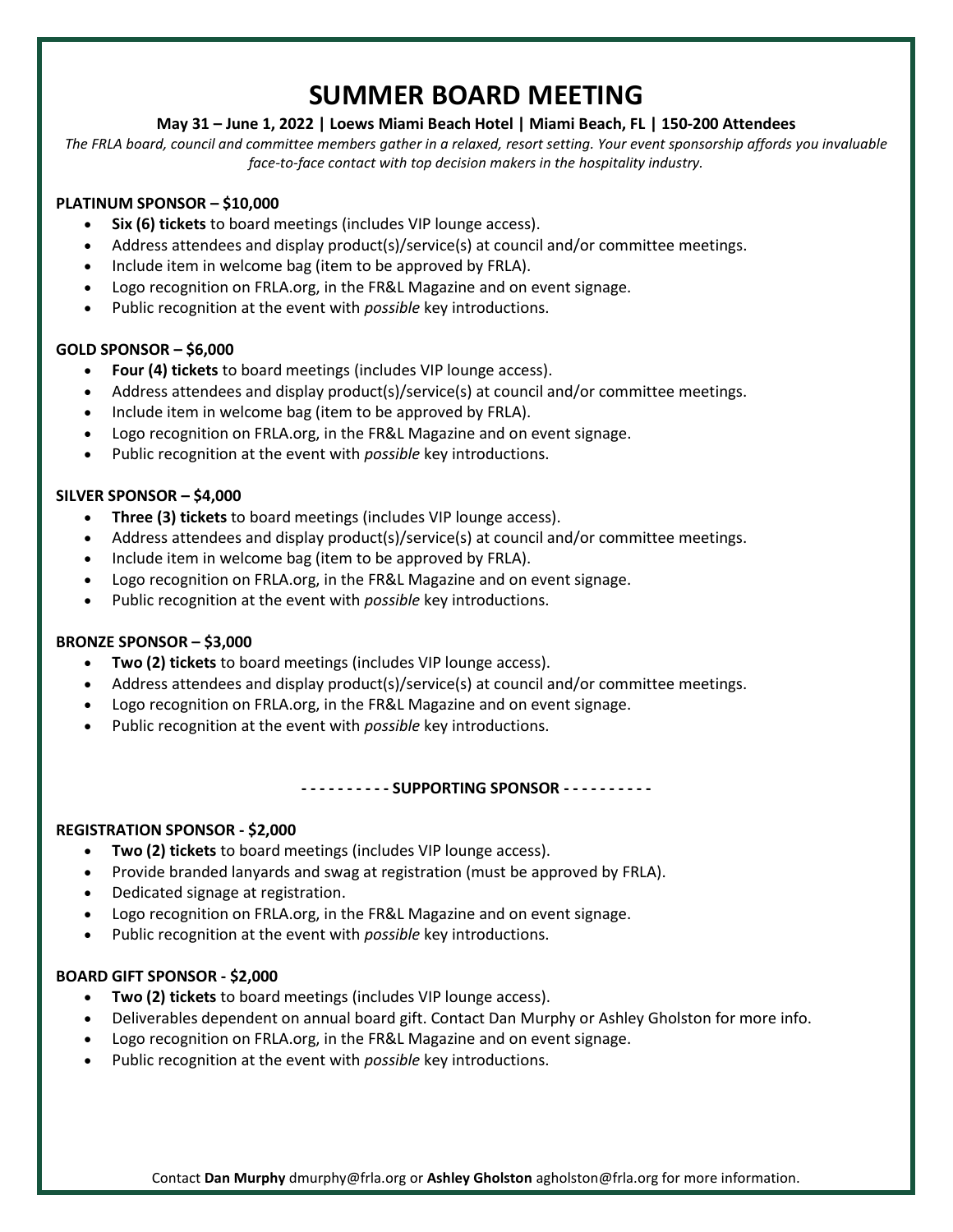### **OPERATIONS + MARKETING SUMMIT**

#### **August 17-18, 2022 | Seminole Hard Rock Hotel & Casino | Hollywood, FL | 500-600 Attendees**

*Join Florida's most influential hospitality professionals and top-level executives in pursuit of best practices, business trends and unparalleled networking opportunities. Join Coca-Cola, MillerCoors, Marriott, Disney, Firehouse Subs, Sonny's BBQ, Loews Hotels, The Ritz-Carlton, Wyndham Vacation Rentals, Bloomin' Brands and many more.*

#### **KEYNOTE SPEAKER SPONSOR – \$10,000 - \$25,000** *(3 available)*

- **Six (6) event tickets.**
- Introduce keynote speaker and address general session attendees.
- Display product(s)/service(s) at general sessions.
- Include marketing item in welcome bag (must be approved by FRLA).
- Full page ad in summit program *(sponsor to provide artwork 4 weeks prior to event)*.
- Logo recognition on FRLA.org, in the FR&L Magazine and on event signage.
- Public recognition at the event with *possible* key introductions.

#### **PLATINUM SPONSOR – \$10,000**

- **Five (5) event registrations.**
- Display product(s)/service(s) in sponsor marketplace.
- Include marketing item in welcome bag (must be pre-selected FRLA item or approved by FRLA).
- Full page ad in summit program *(sponsor to provide artwork 4 weeks prior to event)*.
- Logo recognition on FRLA.org, in the FR&L Magazine and on event signage.
- Public recognition at the event with *possible* key introductions.

#### **GOLD SPONSOR ‐ \$7,500**

- **Four (4) event registrations.**
- Display product(s)/service(s) in sponsor marketplace.
- Include marketing item in welcome bag (must be pre-selected FRLA item or approved by FRLA).
- Half page ad in summit program *(sponsor to provide artwork 4 weeks prior to event)*.
- Logo recognition on FRLA.org, in the FR&L Magazine and on event signage.
- Public recognition at the event with *possible* key introductions.

#### **SILVER SPONSOR ‐ \$6,000**

- **Three (3) event registrations.**
- Display product(s)/service(s) in sponsor marketplace.
- Include marketing item in welcome bag (must be pre-selected FRLA item or approved by FRLA).
- Quarter page ad in summit program *(sponsor to provide artwork 4 weeks prior to event)*.
- Logo recognition on FRLA.org, in the FR&L Magazine and on event signage.
- Public recognition at the event with *possible* key introductions.

#### **BRONZE SPONSOR ‐ \$4,000**

- **Two (2) event registrations.**
- Display product(s)/service(s) in sponsor marketplace. (*Limited Space Available*)
- Include marketing item in welcome bag (must be approved by FRLA).
- Logo recognition on FRLA.org, in the FR&L Magazine and on event signage.
- Public recognition at the event with *possible* key introductions.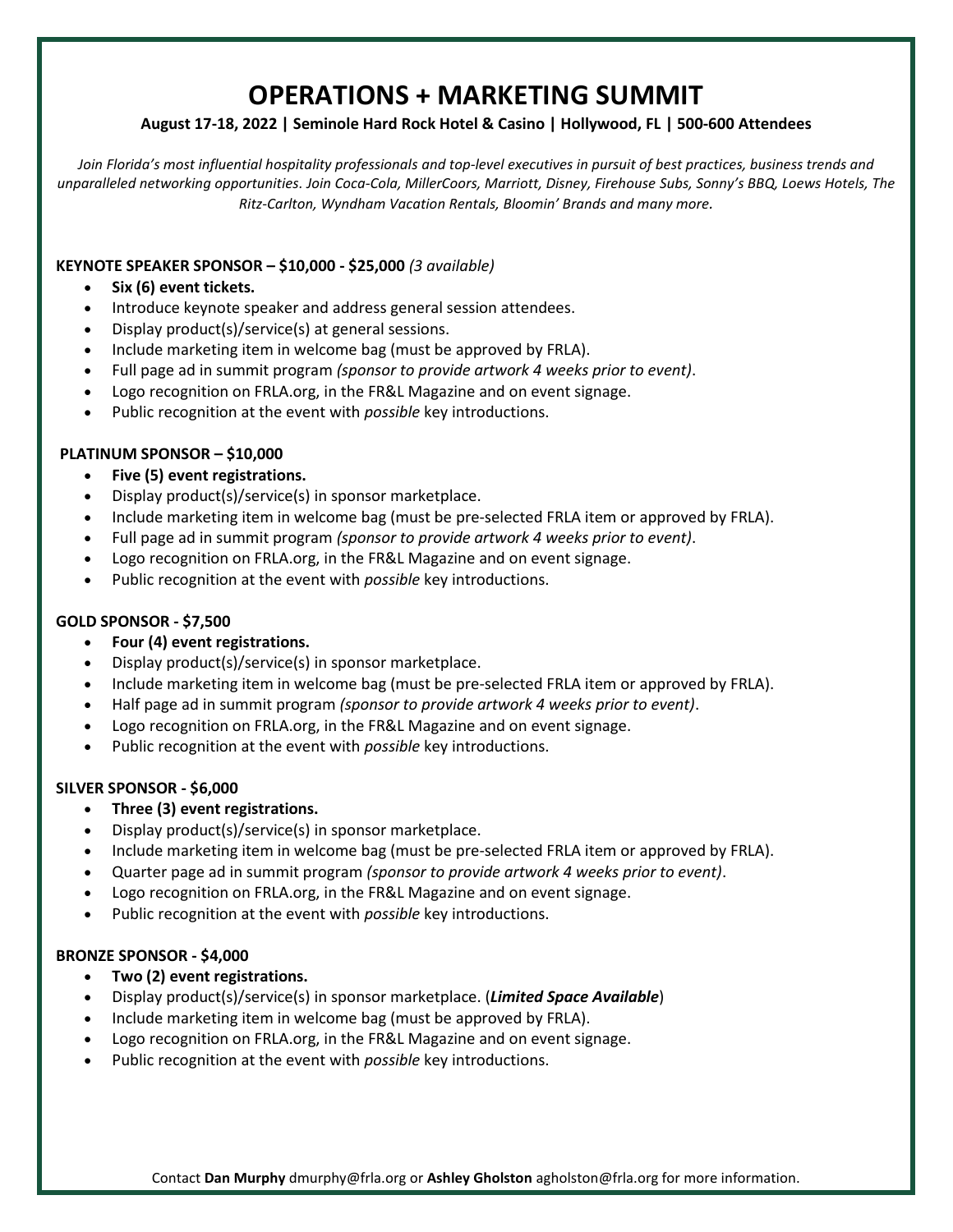### **OPERATIONS + MARKETING SUMMIT**

**August 17-18, 2022 | Seminole Hard Rock Hotel & Casino | Hollywood, FL | 500-600 Attendees**

#### **------- ADDITIONAL SPONSORSHIP OPPORTUNITIES -------**

#### **RECEPTION & COCKTAIL SPONSOR - \$15,000 (co-sponsor | \$7,500)** (2 Available)

- **Two (2) event registrations.**
- Exclusive signage at the reception with logo
- Opportunity to do introduction at the reception
- Logo recognition on FRLA.org, in the FR&L Magazine and on event signage.
- Public recognition at the event with *possible* key introductions.

#### **EXCLUSIVE BREAKOUT SPEAKER/SESSION SPONSOR – \$5,000**

- **Two (2) event registrations.**
- Display product(s)/service(s) in breakout room.
- Introduce breakout speaker and address breakout session attendees.
- Logo recognition on FRLA.org, in the FR&L Magazine and on event signage.
- Public recognition at the event with *possible* key introductions.

#### **DÉCOR SPONSOR - \$5,000**

- **Two (2) event registrations.**
- Exclusive décor centerpiece with logo on all tables in General Session Ballroom (must be pre-selected item by FRLA or approved by FRLA).
- Logo recognition on FRLA.org, in the FR&L Magazine and on event signage.
- Public recognition at the event with *possible* key introductions.

#### **WELCOME BAG SPONSOR - \$3,000**

- **Two (2) event registrations.**
- Sponsor to supply Welcome Bags for attendees with exclusive logo placement on welcome bag (must be preselected item by FRLA or approved by FRLA).
- Display Table at Registration
- Logo recognition on FRLA.org, in the FR&L Magazine and on event signage.
- Public recognition at the event with *possible* key introductions.

#### **NAME BADGE SPONSORSHIP - \$2,500**

- **Two (2) event registrations.**
- Exclusive logo placement on name badge (must be pre-selected item by FRLA or approved by FRLA).
- Logo recognition on FRLA.org, in the FR&L Magazine and on event signage.
- Public recognition at the event with *possible* key introductions.

#### **VIP WELCOME GIFT SPONSOR - \$2,500**

- **Two (2) event registrations.**
- Provide welcome gift to be placed in attendee's room (must be pre-selected item by FRLA or approved by FRLA).
- Logo recognition on FRLA.org, in the FR&L Magazine and on event signage.
- Public recognition at the event with *possible* key introductions.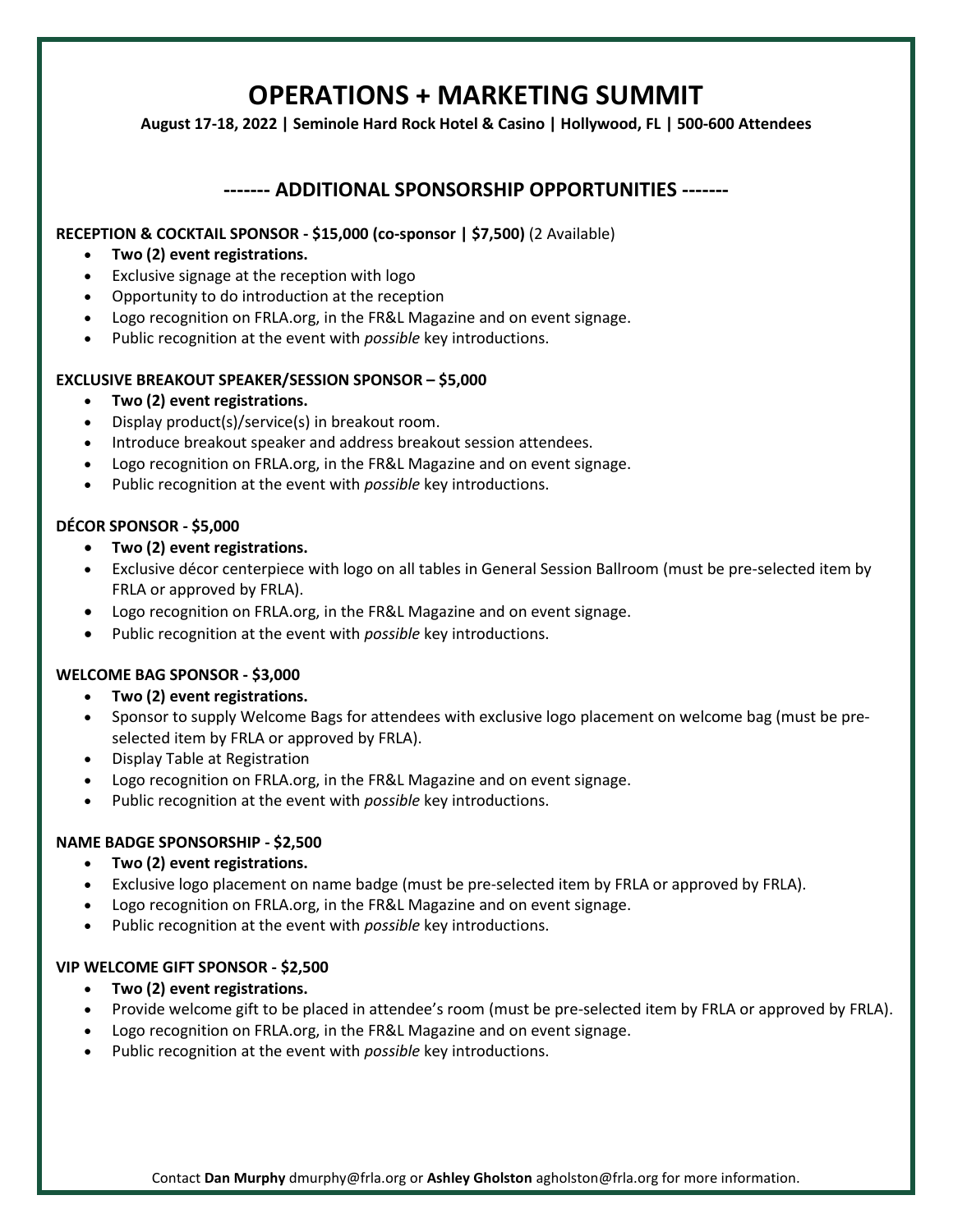### **OPERATIONS + MARKETING SUMMIT**

**August 17-18, 2022 | Seminole Hard Rock Hotel & Casino | Hollywood, FL | 500-600 Attendees**

#### **MIMOSA BAR SPONSOR - \$3,000**

- **Two (2) event registrations.**
- Exclusive signage at breakfast keynote/mimosa bar.
- Display product(s)/service(s) at breakfast keynote.
- Logo recognition on FRLA.org, in the FR&L Magazine and on event signage.
- Public recognition at the event with *possible* key introductions.

#### **\$1k GIVEAWAY SPONSOR - \$2,000**

- **Two (2) event registrations.**
- Exclusive signage at throughout event.
- Present check to winner and display product(s)/service(s) at closing lunch keynote.
- Logo recognition on FRLA.org, in the FR&L Magazine and on event signage.
- Public recognition at the event with *possible* key introductions.

#### **CUSTOMIZED SPONSORSHIP - \$2500-\$7,000**

- **Event Registration**
- Exclusive signage at throughout event.
- Logo recognition on FRLA.org, in the FR&L Magazine and on event signage.
- Public recognition at the event with *possible* key introductions.
- Create your own Sponsorship that best fits your business. Contact Dan Murphy or Ashley Gholston with your ideas.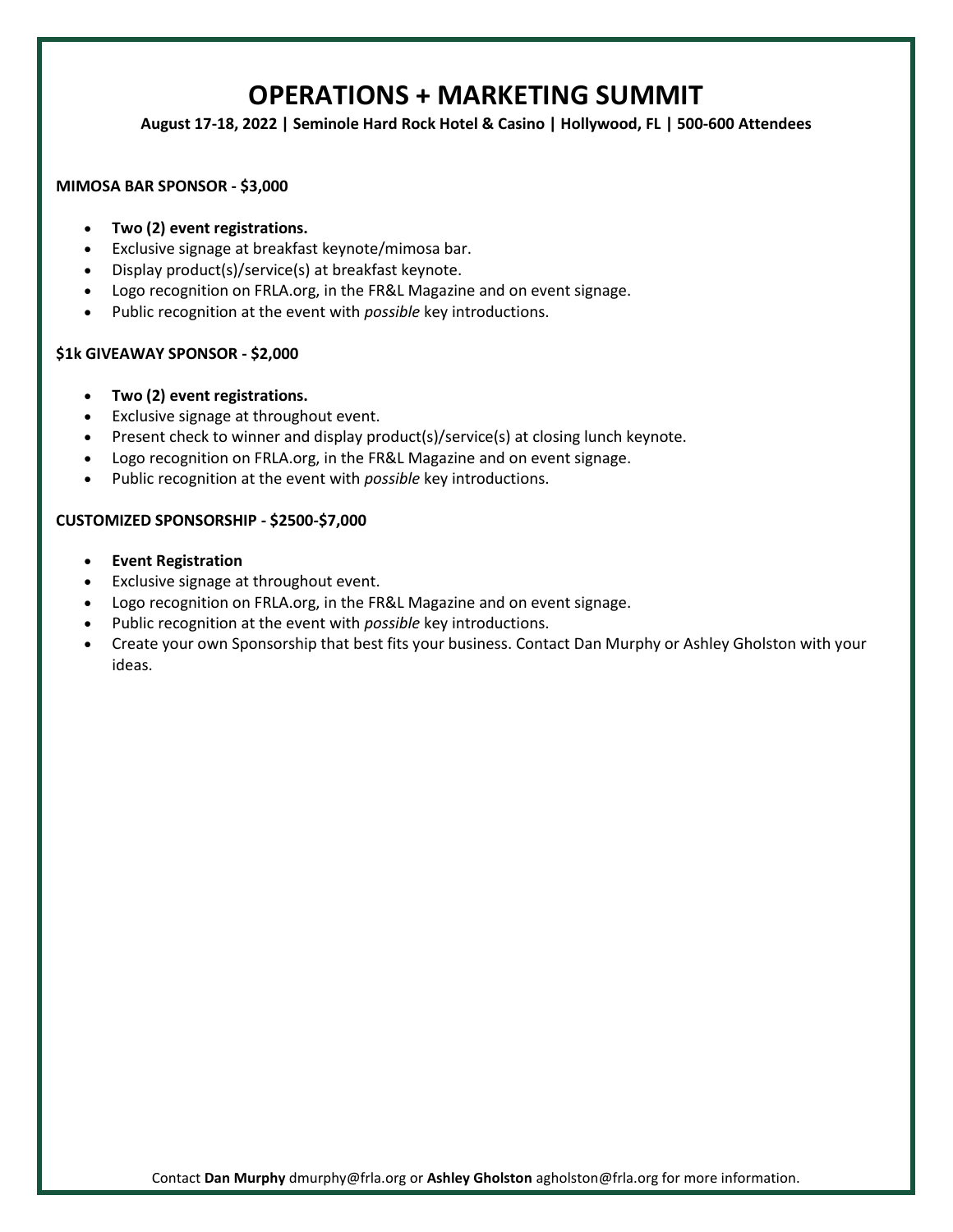# **21ST ANNUAL NRA/FRLA BOB LEONARD GOLF CLASSIC**

**October 5-6, 2022 | Champions Gate Golf Course | Orlando, FL | 250-300 Attendees 36 Sponsored Holes** *Join us for this exciting tournament! VIP senior executives team up with FRLA suppliers for a day of unparalleled relationship-building opportunities. Expect to meet top-level representatives from Walt Disney World, Marriott, Outback Steakhouse, Tijuana Flats, Miller's Ale House, Firehouse Subs, Hilton Universal and more.* 

#### **PLATINUM SPONSOR - \$10,000**

- **Three (3) teams** (sponsor provides all 12 players, or 6 players to be matched with **6 VIPs** from the FRLA VIP list).
	- $\circ$  Includes green fees, golf carts, breakfast, lunch reception, food & beverages on the course, multiple oncourse contests, player gifts and sponsor award.
- **Two (2) exclusive hole sponsorships** on ChampionsGate Golf Course (1 per course).
	- $\circ$  Display signage/products, provide samples, create a contest, or be included on a contest hole.
- Include marketing item in welcome bag (must be pre-selected FRLA item or approved by FRLA).
- Logo recognition on FRLA.org, in the FR&L Magazine and on event signage.
- Public recognition at the event with *possible* key introductions.

#### **GOLD SPONSOR - \$8,000**

- **Two (2) teams** (sponsor provides all 8 players, or 4 players to be matched with **4 VIPs** from the FRLA VIP list).
	- o Includes green fees, golf carts, breakfast, lunch reception, food & beverages on the course, multiple oncourse contests, player gifts and sponsor award.
- **One (1) exclusive hole sponsorship** on ChampionsGate Golf Course.
	- $\circ$  Display signage/products, provide samples, create a contest, or be included on a contest hole.
- Include marketing item in welcome bag (must be pre-selected FRLA item or approved by FRLA).
- Logo recognition on FRLA.org, in the FR&L Magazine and on event signage.
- Public recognition at the event with *possible* key introductions.

#### **SILVER SPONSOR - \$6,000**

- **One (1) team** (sponsor provides all 4 players, or 2 players to be matched with **2 VIPs** from the FRLA VIP list).
	- $\circ$  Includes green fees, golf carts, breakfast, lunch reception, food & beverages on the course, multiple oncourse contests, player gifts and sponsor award.
- **One (1) non-exclusive hole sponsorship** on ChampionsGate Golf Course.
	- $\circ$  Display signage/products, provide samples, create a contest, or be included on a contest hole.
- Include marketing item in welcome bag (must be pre-selected FRLA item or approved by FRLA).
- Logo recognition on FRLA.org, in the FR&L Magazine and on event signage.
- Public recognition at the event with *possible* key introductions.

#### **BRONZE SPONSOR - \$4,000**

- **One (1) team** (sponsor provides all 4 players or, 2 players to be matched with **2 VIPs** from the FRLA VIP list).
	- o Includes green fees, golf carts, breakfast, lunch reception, food & beverages on the course, multiple oncourse contests, player gifts and sponsor award.
- Logo recognition on FRLA.org, in the FR&L Magazine and on event signage.
- Public recognition at the event with *possible* key introductions.

#### **CORPORATE (GOLF FOURSOME) SPONSOR - \$1,850**

- **One (1) team** (sponsor provides all 4 players, or 2 players to be matched with **2 VIPs** from the FRLA VIP list).
	- o Includes green fees, golf carts, breakfast, lunch reception, food & beverages on the course, multiple oncourse contests, player gifts and sponsor award.
- Logo recognition on FRLA.org, in the FR&L Magazine and on event signage.
- Public recognition at the event with *possible* key introductions.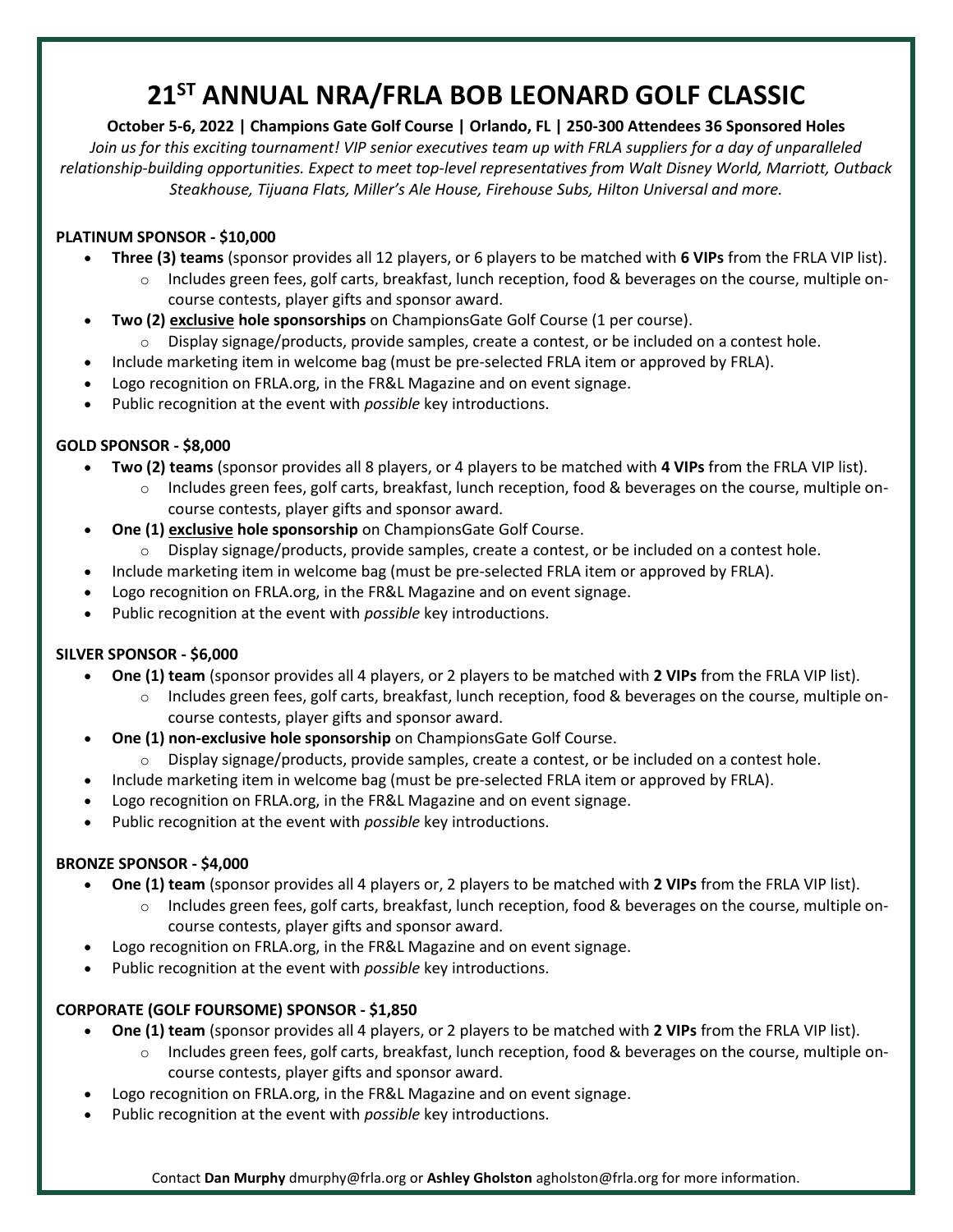# **21 ST ANNUAL NRA/FRLA BOB LEONARD GOLF CLASSIC**

**October 5-6, 2022 | ChampionsGate Golf Course | Orlando, FL | 250-300 Attendees 36 Sponsored Holes**

#### **- - - - - - - - - - NON-PLAYER SPONSORSHIPS - - - - - - - - - -**

#### **TRACKMAN LONGDRIVE CONTEST- \$6,500 -**

- **One (1) team** (sponsor provides all 4 players, or 2 players to be matched with **2 VIPs** from the FRLA VIP list).
	- o Includes green fees, golf carts, breakfast, lunch reception, food & beverages on the course, multiple oncourse contests, player gifts and sponsor award.
- Exclusive logo placement on trackman website and all video playbacks for a year
- Logo recognition on FRLA.org, in the FR&L Magazine and on event signage.
- Public recognition at the event with *possible* key introductions.
- Dialed in Golf Solutions will provide golf attendants on each hole, 3 cameras and the radar devices setup on **Two (2)** holes at the tee box. Each player will play the hole as normal and receive data on the course such as carry distance, total distance, ball speed and club speed. All players will receive a customized report that includes:
	- o 2 videos of their swing compared to a tour pro
	- $\circ$  9 key data parameters of their swing and ball flight, like smash factor and spin rate
	- o Leaderboards showing carry, total drive, club speed and ball speed

#### **PLAYER GIFT SPONSOR - \$3,000 to \$5,000**

- **One (1) team** (sponsor provides all 4 players, or 2 players to be matched with **2 VIPs** from the FRLA VIP list).
	- $\circ$  Includes green fees, golf carts, breakfast, lunch reception, food & beverages on the course, multiple oncourse contests, player gifts and sponsor award.
- Exclusive logo placement on player gifts.
- Logo recognition on FRLA.org, in the FR&L Magazine and on event signage.
- Public recognition at the event with *possible* key introductions.

#### **CONTEST SPONSOR - \$4,000 or \$1,500 per Contest**

- **Longest Drive** (1 per course)
- **Closest to the Pin** (1 per course)
- **Straightest Drive** (1 per course)
	- o Exclusive logo placement on each hole
	- o Logo recognition on FRLA.org, in the FR&L Magazine and on event signage.
	- o Public recognition at the event with *possible* key introductions.

#### **GOLF GLOVE SPONSOR - \$3,000** (1 Available)

- **One (1) team** (sponsor provides all 4 players, or 2 players to be matched with **2 VIPs** from the FRLA VIP list).
	- $\circ$  Includes green fees, golf carts, breakfast, lunch reception, food & beverages on the course, multiple oncourse contests, player gifts and sponsor award.
	- Exclusive logo placement on golf gloves.
	- Logo recognition on FRLA.org, in the FR&L Magazine and on event signage.
- Public recognition at the event with *possible* key introductions.

#### **AWARDS LUNCH SPONSOR - \$4,000** (2 Available)

- **One (1) team** (sponsor provides all 4 players, or 2 players to be matched with **2 VIPs** from the FRLA VIP list).
	- o Includes green fees, golf carts, breakfast, lunch reception, food & beverages on the course, multiple oncourse contests, player gifts and sponsor award.
- Dedicated signage at awards lunch.
- Logo recognition on FRLA.org, in the FR&L Magazine and on event signage.
- Public recognition at the event with *possible* key introductions.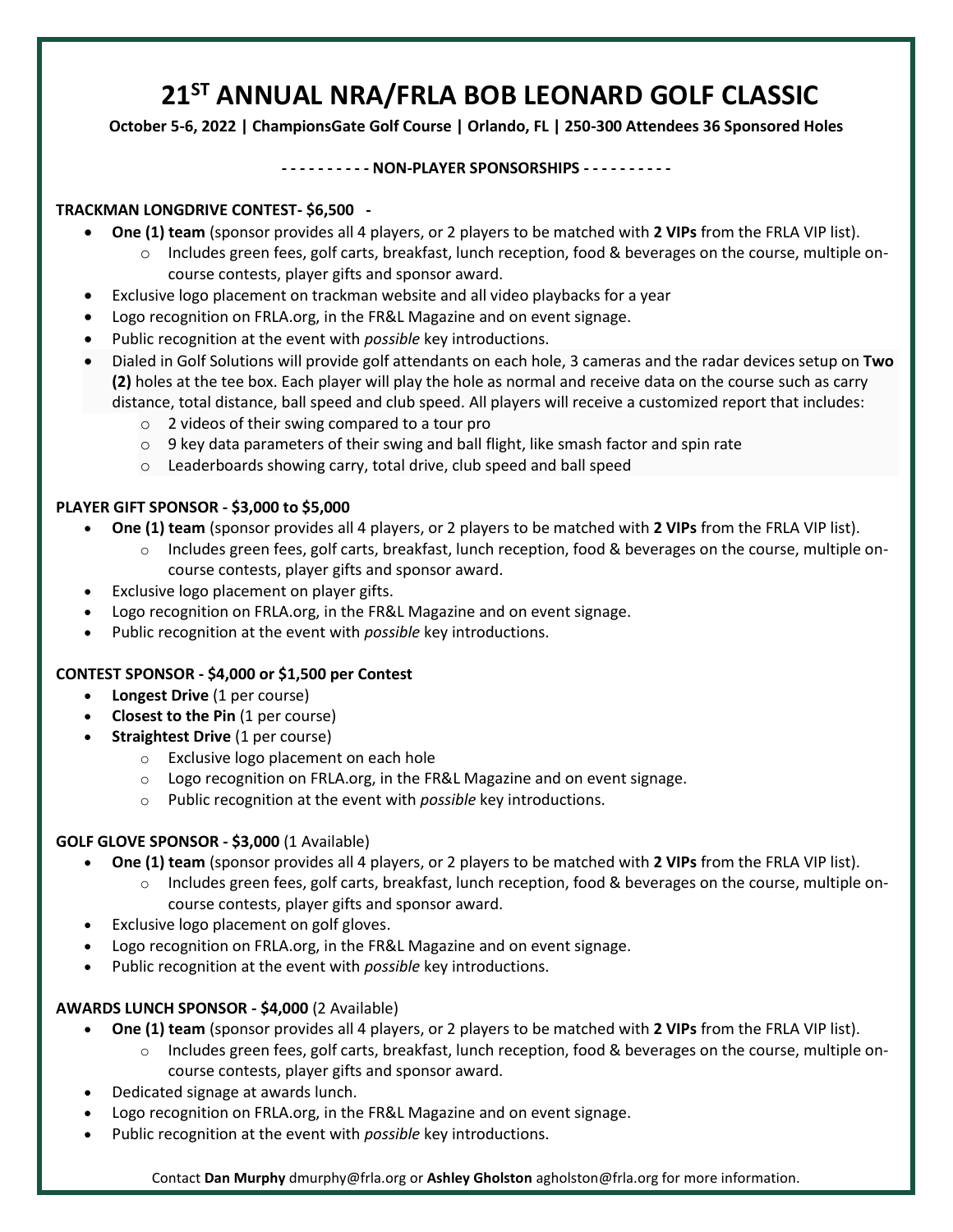# **21 ST ANNUAL NRA/FRLA BOB LEONARD GOLF CLASSIC**

**October 5-6, 2022 | ChampionsGate Golf Course | Orlando, FL | 250-300 Attendees 36 Sponsored Holes**

#### **\$5,000 PUTTING CONTEST SPONSOR - \$2,500**

- **Exclusive putting green sponsorship** on ChampionsGate Golf Course.
	- Display signage/products/samples on putting green.
- Opportunity to create a "buy-in" contest for each golfer with chances to win prizes provided by sponsor.
- Includes breakfast, lunch reception and sponsor awards.
- Logo recognition on FRLA.org, in the FR&L Magazine and on event signage.
- Public recognition at the event with *possible* key introductions.

#### **BREAKFAST SPONSOR - \$2,500** (2 Available)

- **One (1) team** (sponsor provides all 4 players, or 2 players to be matched with **2 VIPs** from the FRLA VIP list).
	- $\circ$  Includes green fees, golf carts, breakfast, lunch reception, food & beverages on the course, multiple oncourse contests, player gifts and sponsor award.
- Dedicated signage at breakfast.
- Logo recognition on FRLA.org, in the FR&L Magazine and on event signage.
- Public recognition at the event with *possible* key introductions.

#### **BALL DROP SPONSOR - \$4,500**

- **One (1) team** (sponsor provides all 4 players, or 2 players to be matched with **2 VIPs** from the FRLA VIP list).
	- $\circ$  Includes green fees, golf carts, breakfast, lunch reception, food & beverages on the course, multiple oncourse contests, player gifts and sponsor award.
- Dedicated signage at registration and ball drop.
- Announce winner of the ball drop and address attendees during morning announcements.
- Logo recognition on FRLA.org, in the FR&L Magazine and on event signage.
- Public recognition at the event with *possible* key introductions.
- 2 players guaranteed to win \$500

#### **TWO-HOLE SPONSOR - \$3,000**

- **Two (2) non-exclusive hole sponsorships** on ChampionsGate Golf Course (1 per course).
	- $\circ$  Display signage/products, provide samples, create a contest, or be included on a contest hole.
- Logo recognition on FRLA.org, in the FR&L Magazine and on event signage.
- Public recognition at the event with *possible* key introductions.

#### **ONE-HOLE SPONSOR - \$1,650**

- **One (1) non-exclusive hole sponsorship** on ChampionsGate Golf Course.
	- $\circ$  Display signage/products, provide samples, create a contest, or be included on a contest hole.
- Logo recognition on FRLA.org, in the FR&L Magazine and on event signage.
- Public recognition at the event with *possible* key introductions.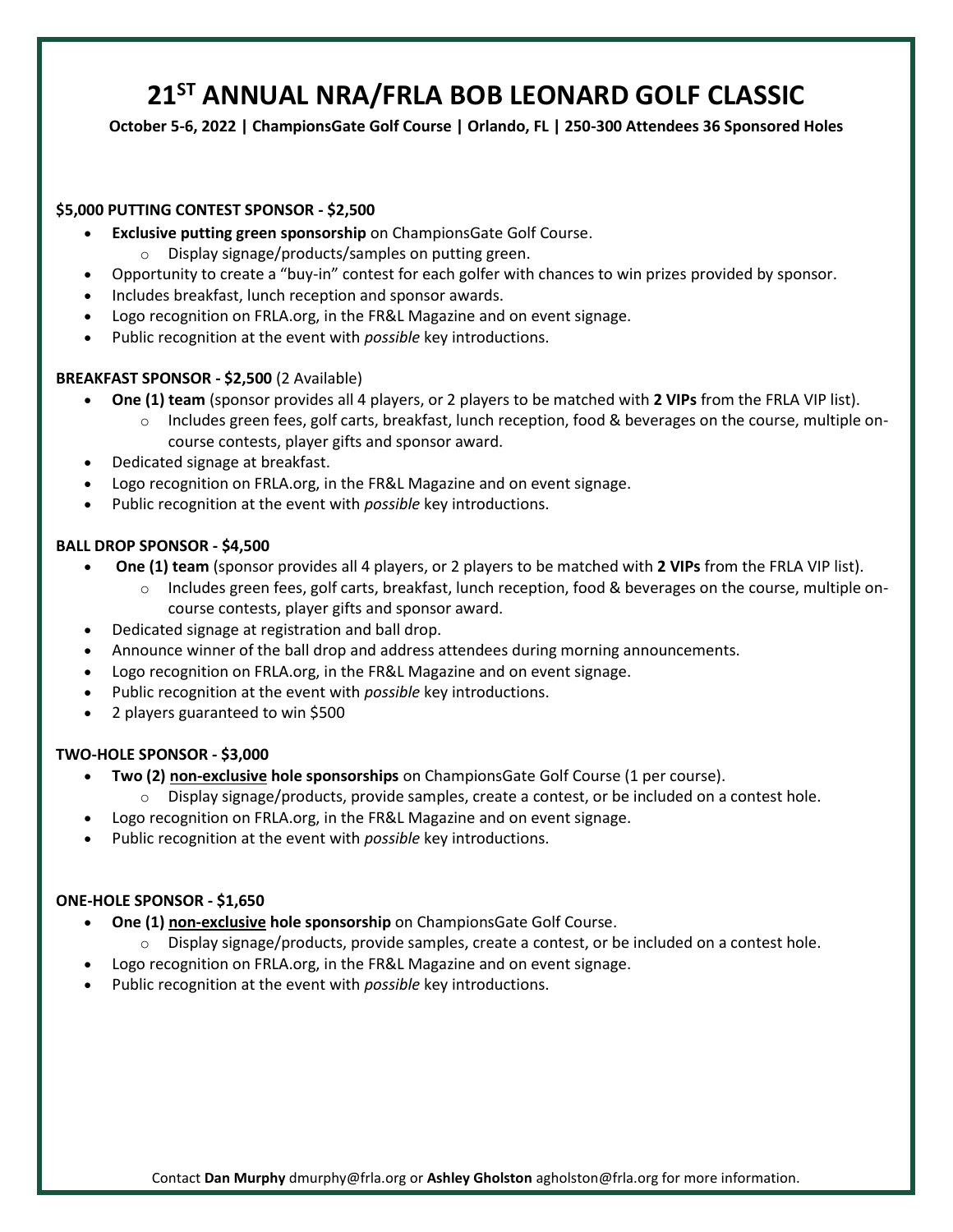## **FALL BOARD MEETING & FRLA FOOD SHOW**

#### **November 1-2, 2022 | Caribe Royale Resort| Orlando, FL | 150-200 Attendees**

*Held in conjunction with the Florida Restaurant & Lodging Show, the FRLA board, council and committee members gather for business meetings and networking opportunities. Your event sponsorship affords you invaluable face-to-face contact with top decision makers in the hospitality industry.*

#### **PLATINUM SPONSOR – \$10,000**

- **Six (6) tickets** to board meetings (includes VIP lounge access).
- Address attendees and display product(s)/service(s) at council and/or committee meetings.
- Include item in welcome bag (item to be approved by FRLA).
- Logo recognition on FRLA.org, in the FR&L Magazine and on event signage.
- Public recognition at the event with *possible* key introductions.

#### **GOLD SPONSOR – \$6,000**

- **Four (4) tickets** to board meetings (includes VIP lounge access).
- Address attendees and display product(s)/service(s) at council and/or committee meetings.
- Include item in welcome bag (item to be approved by FRLA).
- Logo recognition on FRLA.org, in the FR&L Magazine and on event signage.
- Public recognition at the event with *possible* key introductions.

#### **SILVER SPONSOR – \$4,000**

- **Three (3) tickets** to board meetings (includes VIP lounge access).
- Address attendees and display product(s)/service(s) at council and/or committee meetings.
- Include item in welcome bag (item to be approved by FRLA).
- Logo recognition on FRLA.org, in the FR&L Magazine and on event signage.
- Public recognition at the event with *possible* key introductions.

#### **BRONZE SPONSOR – \$3,000**

- **Two (2) tickets** to board meetings (includes VIP lounge access).
- Address attendees and display product(s)/service(s) at council and/or committee meetings.
- Logo recognition on FRLA.org, in the FR&L Magazine and on event signage.
- Public recognition at the event with *possible* key introductions.

**- - - - - - - - - - NEW! - - - - - - - - - -**

#### **REGISTRATION SPONSOR - \$2,000**

- **Two (2) tickets** to board meetings (includes VIP lounge access).
- Provide branded lanyards and swag at registration (must be approved by FRLA).
- Dedicated signage at registration.
- Logo recognition on FRLA.org, in the FR&L Magazine and on event signage.
- Public recognition at the event with *possible* key introductions.

#### **BOARD GIFT SPONSOR - \$2,000**

- **Two (2) tickets** to board meetings (includes VIP lounge access).
- Deliverables dependent on annual board gift. Contact Dan Murphy or Ashley Gholston for more info.
- Logo recognition on FRLA.org, in the FR&L Magazine and on event signage.
- Public recognition at the event with *possible* key introductions.